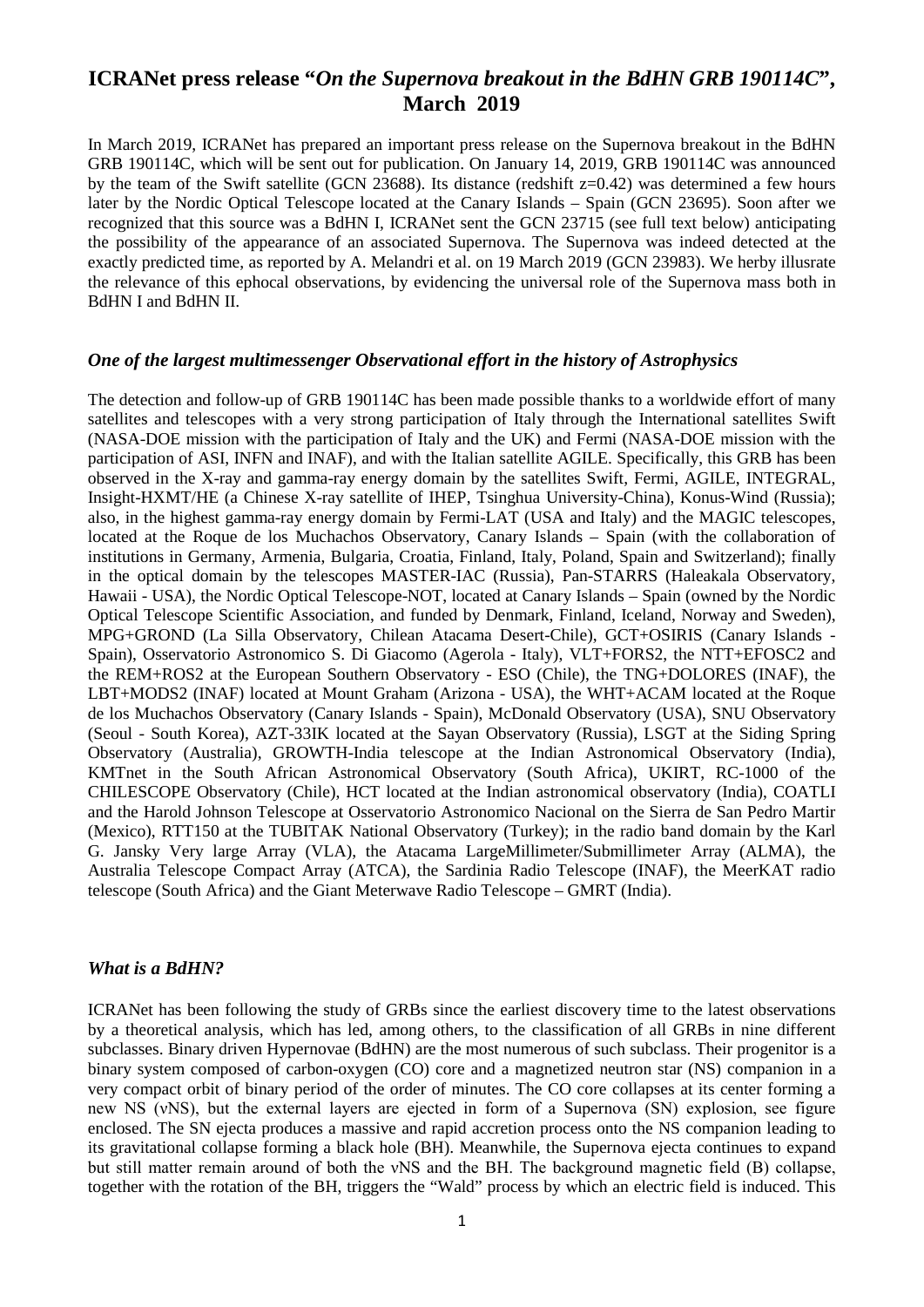E-field explains both the ultra relativistic prompt emission phase (UPE) in the gamma-rays through the transparency of the self-accelerating electron-positron pair plasma created by quantum electrodynamic process of vacuum breakdown, and the GeV emission through synchrotron emission of accelerated protons in the B-field. The interaction of the νNS pulsar emission with the SN ejecta explains the X-ray afterglow. Finally, after about 15 days, the optical emission of the SN produced by the energy release of the decay of Nickel, is observed.

## *What is exceptional in GRB 190114C*

Truly exceptional is that all phases of the BdHN starting from the onset of the SN break-out, to the accretion process, to the moment of formation of the Black Hole, to the observation of the GeV emission and afterglow to the final identification of the optical Supernova have become observable with enormous precision in this most unique source.

### **GCN CIRCULAR**

FROM: Remo Rufinni at ICRA *[ruffini@icra.it](mailto:ruffini@icra.it)* NUMBER: 23715 SUBJECT: GRB 190114C: A type 1 BdHN with TeV emission DATE: 19/01/15 15:29:54 GMT

R. Ruffini, R. Moradi, Y. Aimuratov, U. Barres de Almeida, C. L. Bianco, Y. C. Chen, C. Cherubini, S. Filippi, D. M. Fuksman, M. Karlica, Liang Li, D. Primorac, J.A. Rueda, N. Sahakyan, Y. Wang, S.S. Xue on behalf of the ICRANet team, report:

GRB 190114C with T90=116 s (50-300 keV), Epeak = 998.6 +/- 11.9 keV, isotropic energy release in gamma-rays Eiso = 3 E53 erg, and the isotropic peak luminosity Liso = 1 E53 erg/s (R. Hamburg et al., CGN 23707) presents the typical characteristics of type I binary-driven hypernova (BdHN) (Y. Wang et al., submitted to Astrophysical Journal arXiv:1811.05433v2). The most significant ever Fermi-LAT GeV emission (D. Kocevski et al., GCN 23709) with test statistic value TS>2500 implies that this GRB is seen from the normal to the orbital plane of the progenitor binary system composed of a carbon-oxygen core and a neutron star companion (R. Ruffini et al., submitted to Astrophysical Journal arXiv:1803.05476). The TeV emission (R. Mirzoyan et al., GCN 23701), a first in GRBs, has been recently predicted, as originating from the Wald solution, within the new inner engine approach of the long GRBs recently introduced in Ruffini et al (submitted to Physical Review Letter: arXiv:1811.01839) and Ruffini et al (submitted to Astrophysical Journal: arXiv:1812.00354). Most interesting this system being at z=0.4245 (A. J. Castro-Tirado et al., GCN 23708), can give a strong support to our BdHN approach by Observing a Supernova. Using the averaged appearance time of the SNe associated to GRBs (Cano et al., 2016), and considering the redshift  $z=0.42$  (J. Selsing et al., GCN 23695, A. J. Castro-Tirado et al., GCN 23708), a bright optical signal will peak at 18.8 +/- 3.7 days after the trigger (February 2nd 2019, uncertainty from January 30th 2019 to February 6th 2019) at the location of RA 54.510 and DEC -26.939, with an uncertainty 3 arcmin (J.D. Gropp et al., GCN 23688). The follow-up Observations, especially the optical bands for the SN, are recommended.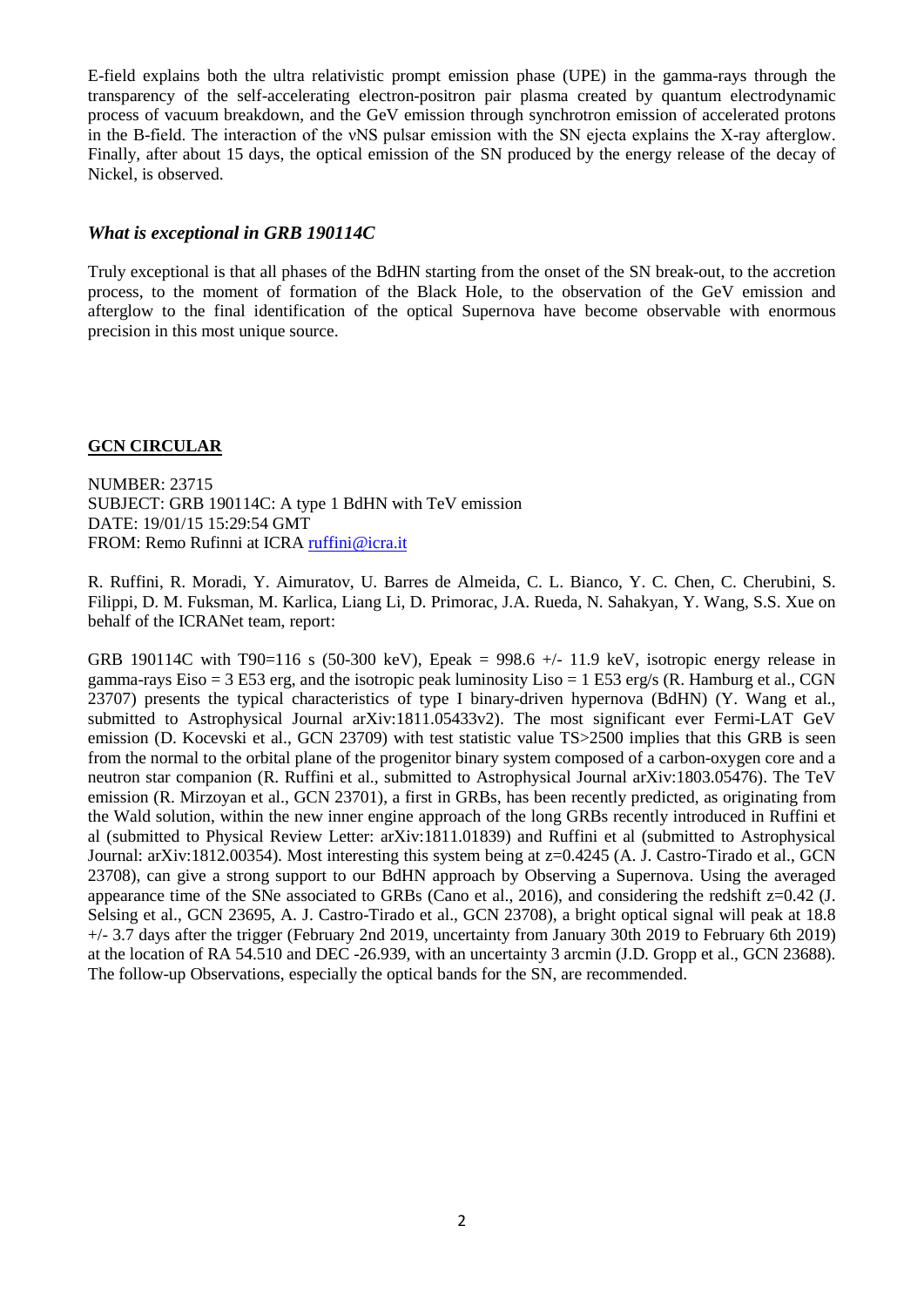### **GCN CIRCULAR**

NUMBER: 23983 SUBJECT: GRB 190114C: photometric detection of a SN component DATE: 19/03/20 21:25:17 GMT FROM: Andrea Melandri at INAF-OAB <andrea.melandri@brera.inaf.it>

A. Melandri (INAF-OAB), L. Izzo (HETH/IAA-CSIC), P. D'Avanzo (INAF-OAB), D. Malesani (DAWN/NBI and DARK/NBI), M. Della Valle (INAF-OAC), E. Pian (INAF-OAS), N. R. Tanvir (U. of Leicester), F. Ragosta (U. Federico II/OAC), F. Olivares (MAS/U. de Chile), R. Carini (INAF-OAR), E. Palazzi (INAF-OAS), S. Piranomonte (INAF-OAR), P. Jonker (SRON), A. Rossi (INAF-OAS), D. A. Kann (HETH/IAA-CSIC), D. Hartmann (Clemson U.), C. Inserra (Cardiff), E. Kankare (Turku), K. Maguire (QUB), S. J. Smartt (QUB), O. Yaron (Weizmann), D. R. Young (QUB), I. Manulis (Weizmann) on behalf of a larger collaboration

We report the discovery of the supernova associated with the gamma-ray burst GRB 190114C (Gropp et al., GCN 23688) at z=0.42 (Selsing et al., GCN 23695; Castro-Tirado et al., GCN 23708; Kann et al., GCN 23710). An observational campaign lasting about 50 days has been carried out with the VLT+FORS2, the NTT+EFOSC2 and the REM+ROS2 at the European Southern Observatory (Chile), the TNG+DOLORES, the LBT+MODS2 located at Mount Graham (Arizona), and the WHT+ACAM located at the Roque de los Muchachos Observatory (Canary Islands). These observations show, at about 15 days after the burst, an apparent flattening of the afterglow light curves, in the i and z filters, in excess of the host galaxy flux, as measured in our latest epochs. This is the consistent with the emergence of a SN associated with GRB 190114C, as observed in several previous events.

By modelling the overall light curve between 0.01 and 15 days after the burst trigger (including also data from GCN circulars) with a broken power-law (afterglow contribution) + constant (host galaxy contribution), the residual fluxes in the observed i and z bands show a peak of brightness of  $\sim$ 23.9 and  $\sim$ 23.5 mag (AB), respectively. With these values we derive an estimate for the rest frame visual absolute magnitude of the SN associated with GRB 190114C of about -18 mag. This value is about 1 mag fainter than SN 1998bw (Patat et al. 2001, ApJ, 555, 900). However, the two SNe could have a comparable brightness considering the significant extinction, yet to be quantified, suffered by this event (see e.g. Kann et al., GCN 23710).

We caution that the reported values for the SN peak brightness strongly depend on the modeling of the temporal behavior of the overall light curve. Further photometric and spectroscopic analysis is ongoing.

We thank the VLT, TNG, LBT and WHT staffs for executing these observations. Part of these data have been obtained under the extended Public ESO Spectroscopic Survey for Transient Objects (ePESSTO; see Smartt et al. 2015, A&A, 579, 40; http://www.pessto.org <http://www.pessto.org/>).